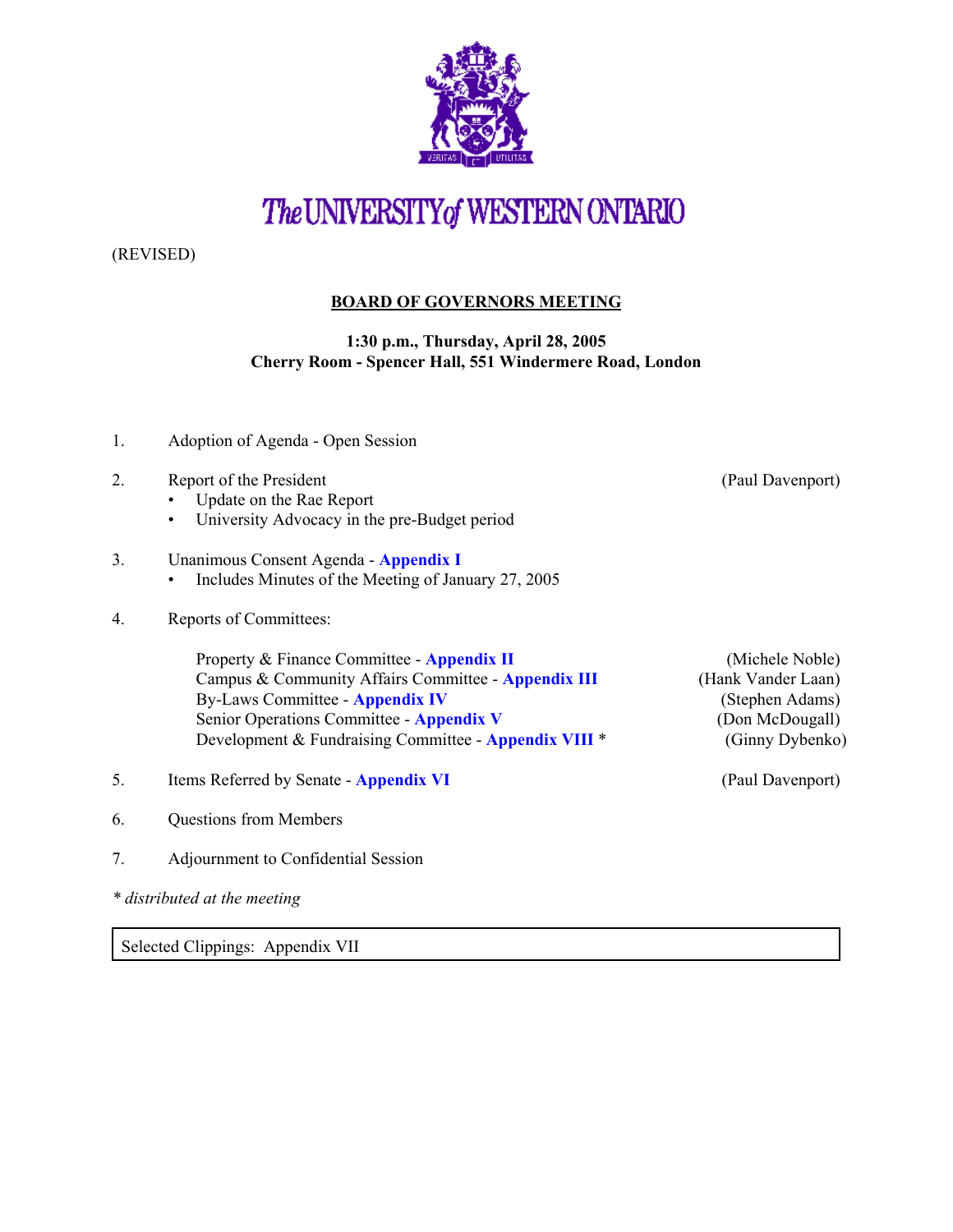## **SUMMARY OF AGENDA ITEMS - April 28, 2005 - OPEN SESSION**

| <b>Adoption of the Agenda</b>                                                                                  | <b>ACTION</b> |
|----------------------------------------------------------------------------------------------------------------|---------------|
| <b>Report of the President</b>                                                                                 | <b>INFO</b>   |
| <b>Unanimous Consent Agenda - Appendix I</b>                                                                   | <b>ACTION</b> |
| Minutes of the Meeting of January 29, 2004                                                                     | <b>ACTION</b> |
| <b>Report of the Property &amp; Finance Committee - Appendix II</b>                                            |               |
| Operating and Capital Budgets, Tuition and Fees                                                                | <b>ACTION</b> |
| Student Fee Funded Units, Ancillaries, and Academic Support Units                                              | <b>ACTION</b> |
| Student Organization Fees 2005-06                                                                              | <b>ACTION</b> |
| Computing Resources Security Policy and Wireless Networking Policy                                             | <b>ACTION</b> |
| Professional Managerial Association (PMA) Policies                                                             | <b>ACTION</b> |
| Quarterly Report on Fundraising                                                                                | <b>INFO</b>   |
| <b>Investment Committee Membership</b>                                                                         | <b>INFO</b>   |
| Dr. Sandy Kirkley Chair in Musculoskeletal Reasearch                                                           | <b>INFO</b>   |
| Report of the Investment Committee                                                                             | <b>INFO</b>   |
| Report on Scholarships                                                                                         | <b>INFO</b>   |
| Report of the Campus & Community Affairs Committee - Appendix III                                              |               |
| Campus Alcohol Policy                                                                                          | <b>ACTION</b> |
| Complimentary Parking on Campus                                                                                | <b>INFO</b>   |
| <b>Community Activities and Accomplishments</b>                                                                | <b>INFO</b>   |
| Non-Tuition-Related Ancillary Fees Proposed by Student Organizations                                           | <b>INFO</b>   |
| Annual Report of the University Students' Council on Activity within the<br><b>University Community Centre</b> | <b>INFO</b>   |
| Congress for the Humanities and Social Sciences                                                                | <b>INFO</b>   |
| Annual Report of the University Students' Council on Activity within the<br>University Community Centre        | <b>INFO</b>   |
| <b>Report of the By-Laws Committee - Appendix IV</b>                                                           |               |
| Development & Fund Raising Committee                                                                           | <b>ACTION</b> |
| <b>Solicitation Committee</b>                                                                                  | <b>ACTION</b> |
| <b>Report of the Senior Operations Committee - Appendix V</b>                                                  |               |
| Core Performance and Activity Indicators                                                                       | <b>ACTION</b> |
| <b>Board Membership</b>                                                                                        | <b>INFO</b>   |
| University Librarian                                                                                           | <b>INFO</b>   |
| Vice-Provost (Academic Planning, Policy & Faculty)                                                             | <b>INFO</b>   |